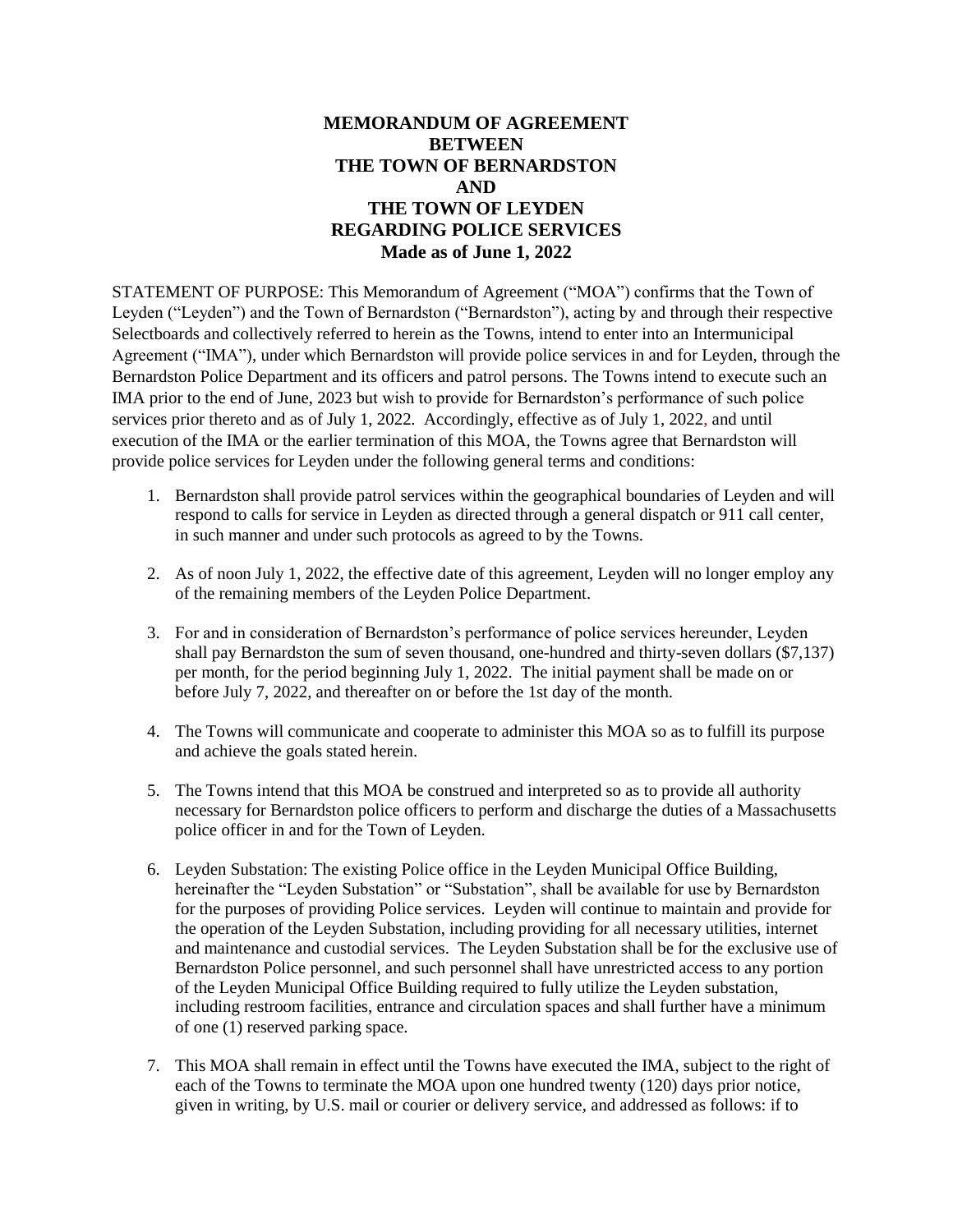Leyden: Selectboard, Town Office Building, 7 Brattleboro Rd., Leyden, MA 01337; if to Bernardston: Selectboard, Town Hall, 38 Church St., PO Box 504, Bernardston, MA 01337.

- 8. Police services, including the processing of FIDs and LTCs, shall be provided in compliance with all applicable laws relative to providing police services in the Commonwealth of Massachusetts.
- 9. Each of the Towns shall continue in full force and effect General Liability insurance, and any other insurance required under Massachusetts General Laws, that will protect each of the Towns in the delivery of these services. MIIA shall be consulted for insurance adequacy and each town will be responsible for any additional costs of providing the required coverage.
- 10. There shall be an advisory committee appointed to meet monthly during this MOA. It shall be composed of one (1) member of the respective Town's Selectboards, one (1) member of the respective Town's Finance Committee, and one (1) Community Representative appointed by their Town Moderator.The Bernardston Police Chief shall prepare a monthly report to the Committee that will detail police services delivered in both Towns, any issues encountered with providing services to Leyden, any recommendations on modifications or additions to this agreement including Section 3, and any other issues that need to be addressed between the Towns. Periodic revisions of the terms in Section 3 can be implemented upon approval of said adjustment by the Selectboards of both Towns.
- 11. The Bernardston Police Chief shall also submit said monthly report to the Selectboards of both Towns and appear before said Boards if requested, when sufficient notice, at least 48 hours, has been given to all interested parties. The Chief will also submit weekly summaries of daily logs to the Select Boards of both Towns.
- 12. As the appointing authority, Bernardston shall have the ultimate decision-making authority on any personnel matter raised between the Towns. In instances where such issues, policies or procedures are the result of State or Federal mandates or otherwise deemed critical, in the exercise of reasonable discretion, by the Chief of Police to maintain public safety, Bernardston shall maintain all decision-making authority. It is the mutual understanding of each Party that they share an interest in efficient provision of police services. Bernardston agrees to act in good faith in considering the stated position of Leyden before exercising its decision-making authority over region-wide and Department-wide policing issues.

| <b>TOWN OF LEYDEN</b><br>By its Selectboard |      | TOWN OF BERNARDSTON<br>By its Selectboard |      |  |
|---------------------------------------------|------|-------------------------------------------|------|--|
| William H. Glabach, Chair                   | Date | Brian Keir, Chair                         | Date |  |
| Erica Jensen                                | Date | Stanley D. Garland                        | Date |  |
|                                             |      | Kenneth Bordewieck                        | Date |  |